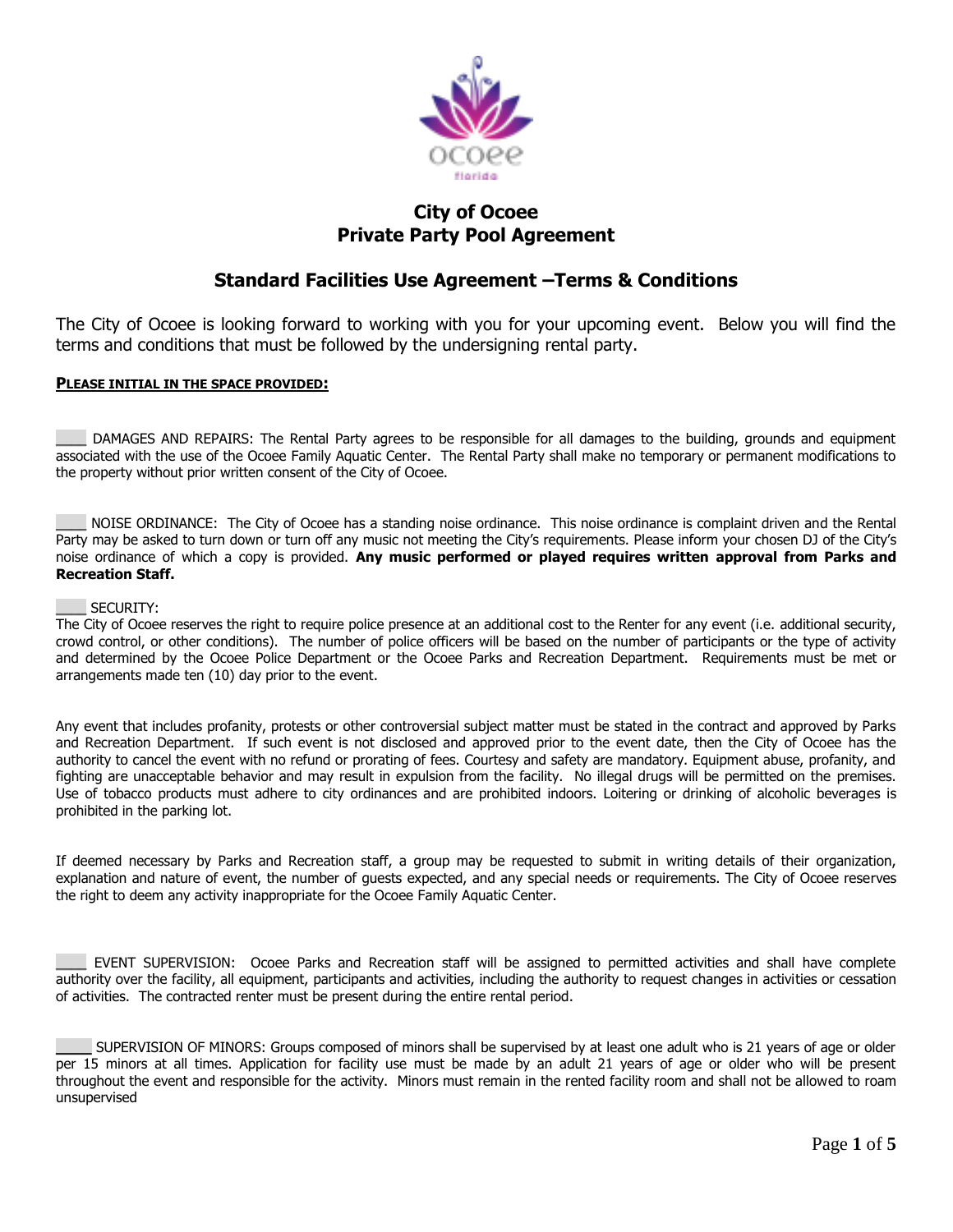

\_\_\_\_ ANIMALS: Animals, except for documented service animals, are not allowed in the Ocoee Family Aquatic Center unless prior approval is obtained from the Parks and Recreation Department.

\_\_\_\_ CLEAN UP: It is the responsibility of the renter to make sure the Ocoee Family Aquatic Center is returned to the condition it was provided to the renter and to the satisfaction of the Parks and Recreation staff. At the conclusion of your event, a walk-through of the facility with Parks and Recreation staff will be conducted.

- All items brought into the Ocoee Family Aquatic Center by the renter must be removed by the end of the rental period. Renters must remove all food, materials, non-City equipment, decorations and garbage. The City of Ocoee is not responsible for any materials left behind.
- Waste and all paper products must be placed in receptacles provided and disposed of in the dumpster located behind the Center. The Parks and Recreation staff will provide additional trash liners if needed.

 $\bullet$ 

\_\_\_\_ INSURANCE: Some events may require the renter to obtain a Certificate of Insurance evidencing General Liability Insurance. If your event will include the use of an entertainment group, DJ or lighting specialist you will be required to provide a Certificate of Insurance evidencing General Liability Insurance coverage with limits no less than \$1,000,000.00 for a single occurrence and \$2,000,000.00 aggregate for personal injury and property damage, naming the City of Ocoee as an additional insured party. The vendor that is retained for your event will typically be able to provide a Certificate of Insurance. If not, your personal insurance agent or an insurance agency can assist you. Questions regarding specific requirements can be referred to the Ocoee Parks and Recreation Department.

\_\_\_\_ CANCELLATIONS: In the event of a cancellation there will be a \$10.00 check processing fee to receive a refund.

The City of Ocoee, acting in good faith, may cancel your event in circumstances where the facility you requested becomes unsafe for your intended use. Such circumstances include but are not limited to, natural disasters, environmental hazards, civil disturbances or other events affecting public health and safety. In such circumstances, the City of Ocoee is under no obligation to refund your rental fee but it may do so at its sole discretion. The City of Ocoee will attempt to give you reasonable notice of the cancellation.

\_\_\_\_ **The Renter signing this agreement hereby acknowledges receipt of this Facilities Use Agreement Terms and Conditions and Rules & Regulations and agrees to be personally liable for any damages caused to the Ocoee Family Aquatic Center during the period of rental stated on the contract.**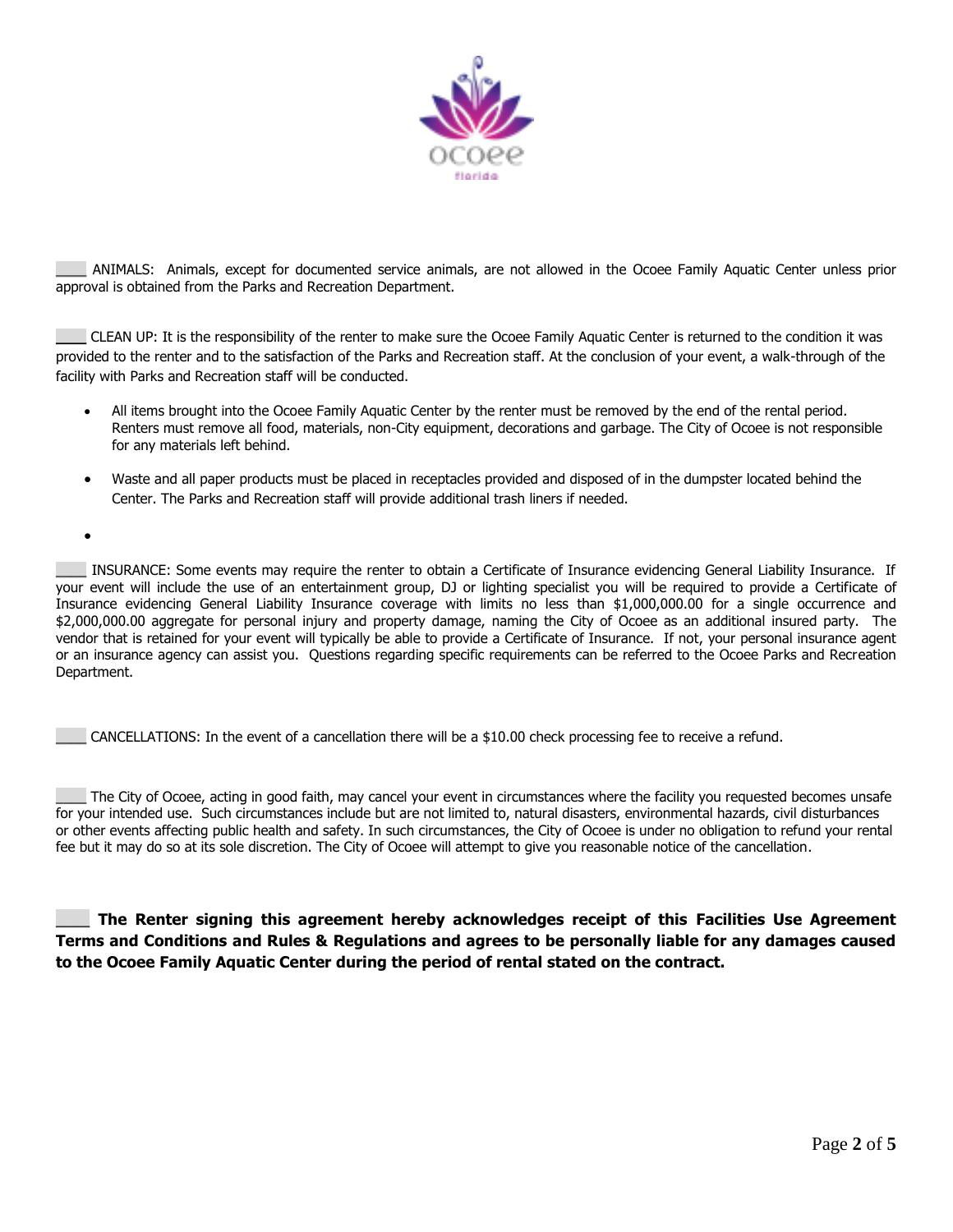

## **Ocoee Family Aquatic Center Rules & Regulations**

- 1. Lifeguards have total authority over everyone in the pool area and may enforce rules not listed as the situation warrants.
- 2. Alcohol and drugs, including cigarette smoking are prohibited. Intoxicated or impaired individuals will be asked to leave.
- 3. No running is allowed on the pool deck.
- 4. Foul language and behavior will not be tolerated.
- 5. Children who are not toilet trained must wear swim diapers.
- 6. All swimming attire shall conform to commonly accepted standards at all times. No thongs, "t" backs or any indecent exposure of the person will be tolerated.
- 7. Children age 12 and under must be accompanied by an adult or guardian (18 years or older) to enter this facility. Children age 6 and under must have a parent or guardian (18 years or older) with them at all times.
- 8. Diving and jumping into this pool is strictly prohibited.
- 9. All persons entering this facility must pay an entrance fee (swimming or observing).
- 10. Only U.S. Coast Guard approved personal flotation devices are permitted. No other flotation devices will be allowed.
- 11. Goggles with nose pieces and snorkels are prohibited.
- 12. No knives or items that could be considered as a weapon are permitted.
- 13. Directions provided by the lifeguards must be followed. Failure to comply can result in loss of privileges. Facility staff will enforce these and other City Regulations that pertain to this facility.
- 14. No one is permitted in the lifeguard chairs except the lifeguards.
- 15. No animals are allowed (except service animals).
- 16. Use of this facility when city lifeguards are not present is strictly prohibited. No trespassing allowed.
- 17. During inclement weather the pool will be closed at the lifeguard's discretion. The pool will remain closed 30 minutes after the presence of thunder and lightning.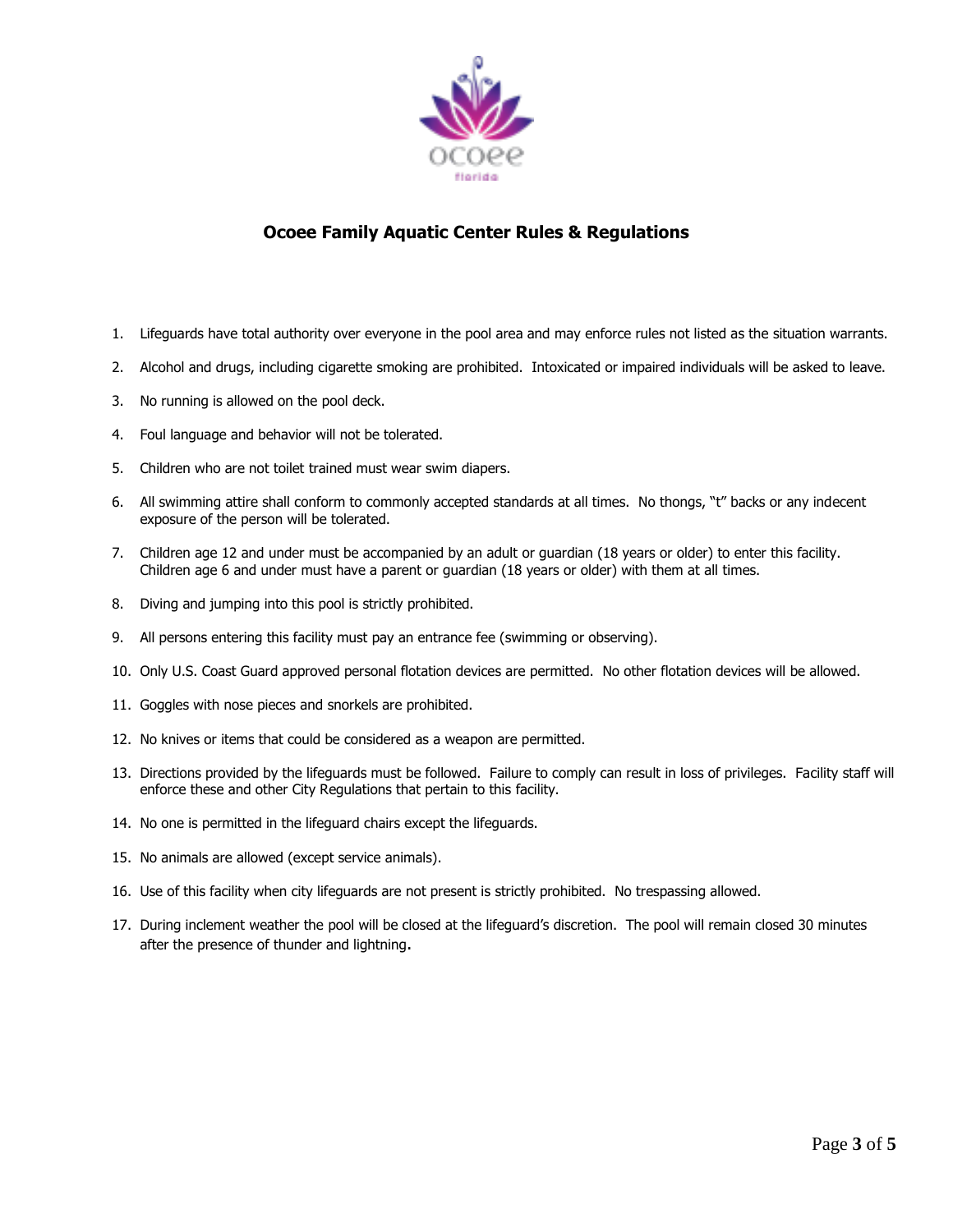

## **Affidavit**

The City of Ocoee hereby grants the signed renter permission to use the Ocoee Family Aquatic Center facilities as outlined, subject to the Terms and Conditions of this Agreement contained herein and attached hereto, all of which form part of this Agreement. By signing below, renter acknowledges receipt of, and understanding of, facility rules and regulations which are provided on a separate attachment. Renter acknowledges that no verbal agreement regarding the use of City property shall be made, nor in any way be binding on the City. The City reserves the right to terminate and/or cancel any rental contract, use agreement, class or program using this facility. Unless immediate action is deemed necessary, a 30-day written notification of the termination/cancellation shall be provided to the user by the City. By execution hereof, the undersigned releases and discharges and agrees to hold harmless the City of Ocoee, its officers, agents, and employees from any and all claims, demands, action, or right of action arising out of or by reason of the use of City-owned property and agrees to be responsible for the actions of all present concerning the terms and conditions of this rental.

| Printed Name of Renter | Printed Name of Witness (Parks & Recreation Staff) |  |
|------------------------|----------------------------------------------------|--|
| Title                  | <b>Title</b>                                       |  |
| Signature              | Signature                                          |  |
| <b>Date</b>            | <b>Date</b>                                        |  |
|                        |                                                    |  |

Identification (example: Florida Driver License) - ATTACH COPY TO CONTRACT

\_\_\_\_\_\_\_\_\_\_\_\_\_\_\_\_\_\_\_\_\_\_\_\_\_\_\_\_\_\_\_\_\_\_\_\_\_\_